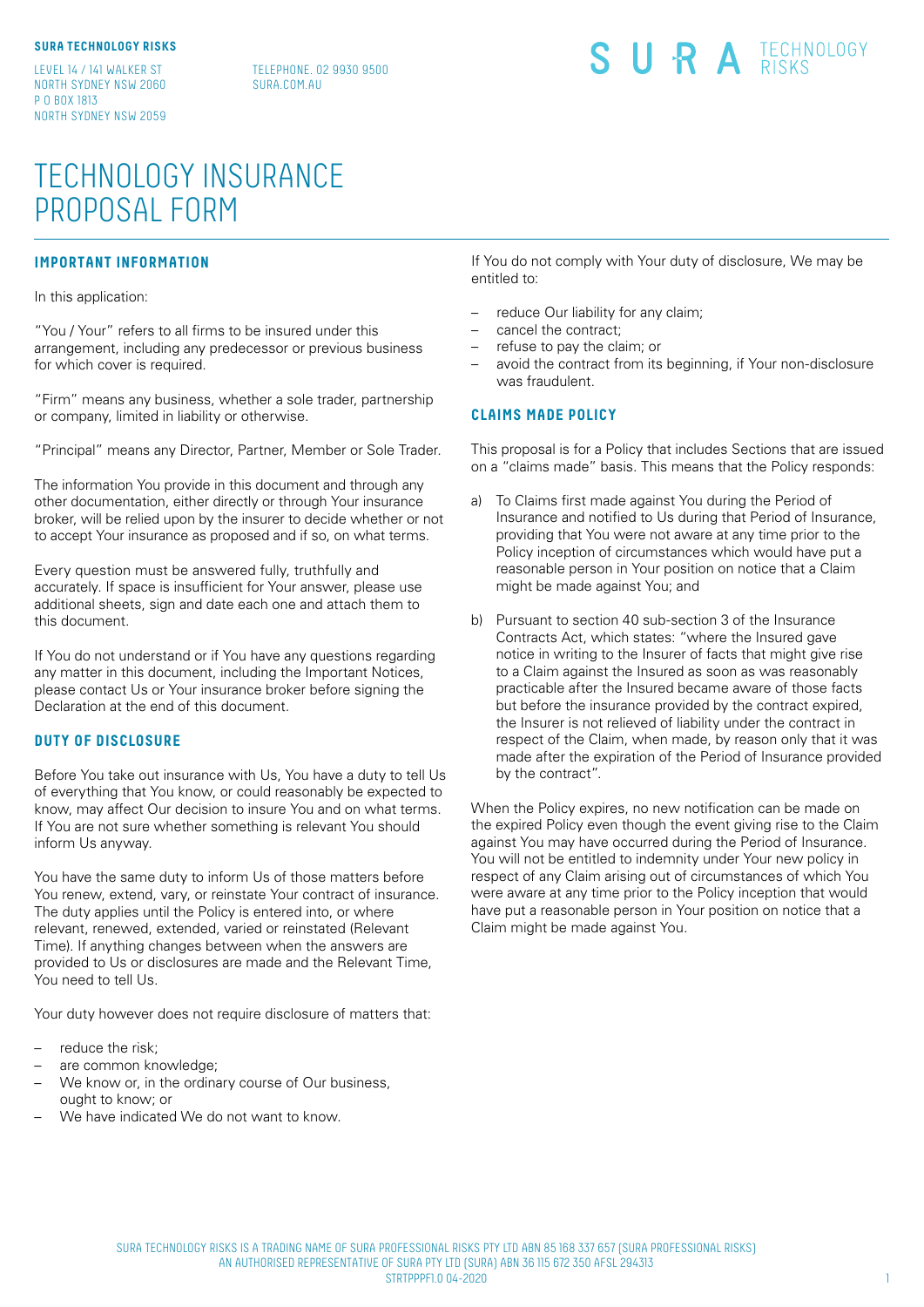#### **PRIVACY STATEMENT**

We are committed to protecting Your privacy in accordance with the Privacy Act 1988 (Cth) and the Australian Privacy Principles (APPs), which will ensure the privacy and security of Your personal information.

The information provided in this document and any other documents provided to Us will be dealt with in accordance with Our Privacy Policy. By executing this document You consent to collection, use and disclosure of Your personal information in accordance with Our Privacy Policy. If You do not provide the personal information requested or consent to its use and disclosure in accordance with Our Privacy Policy, Your application for insurance may not be accepted, We may not be able to administer Your services/products, or You may be in breach of Your duty of disclosure.

Our Privacy Policy explains how We collect, use, disclose and handle Your personal information including transfer overseas and provision to necessary third parties as well as Your rights to access and correct Your personal information and make a complaint for any breach of the APPs.

A copy of Our Privacy Policy is located on Our website at **www.sura.com.au** 

Please access and read this policy. If You have any queries about how We handle Your personal information or would prefer to have a copy of Our Privacy Policy mailed to You, please ask Us.

If You wish to access Your file please ask Us.

### **AGENT OF INSURERS**

In issuing this Policy, SURA and its Authorised Representative SURA Professional Risks will be acting under an authority given to it by the Insurers. This means that when issuing this Policy, SURA and its Authorised Representative SURA Professional Risks will be acting as an agent for the Insurers, not for you.

#### **NOT A RENEWABLE CONTRACT**

The Technology Package Policy is not a renewable contract so the Policy will terminate on the expiry date indicated. If you therefore require a subsequent Policy, you will need to complete and submit a new proposal form for assessment prior to the termination of the current policy.

### **GENERAL INSURANCE CODE OF PRACTISE**

We proudly support General Insurance Code of Practice. The Purpose of the Code is to raise the standards of practice and service in the general Insurance Industry.

For further information on the Code, please visit www.codeofpractice.com.au or alternatively you can request a brochure on the Code from Us.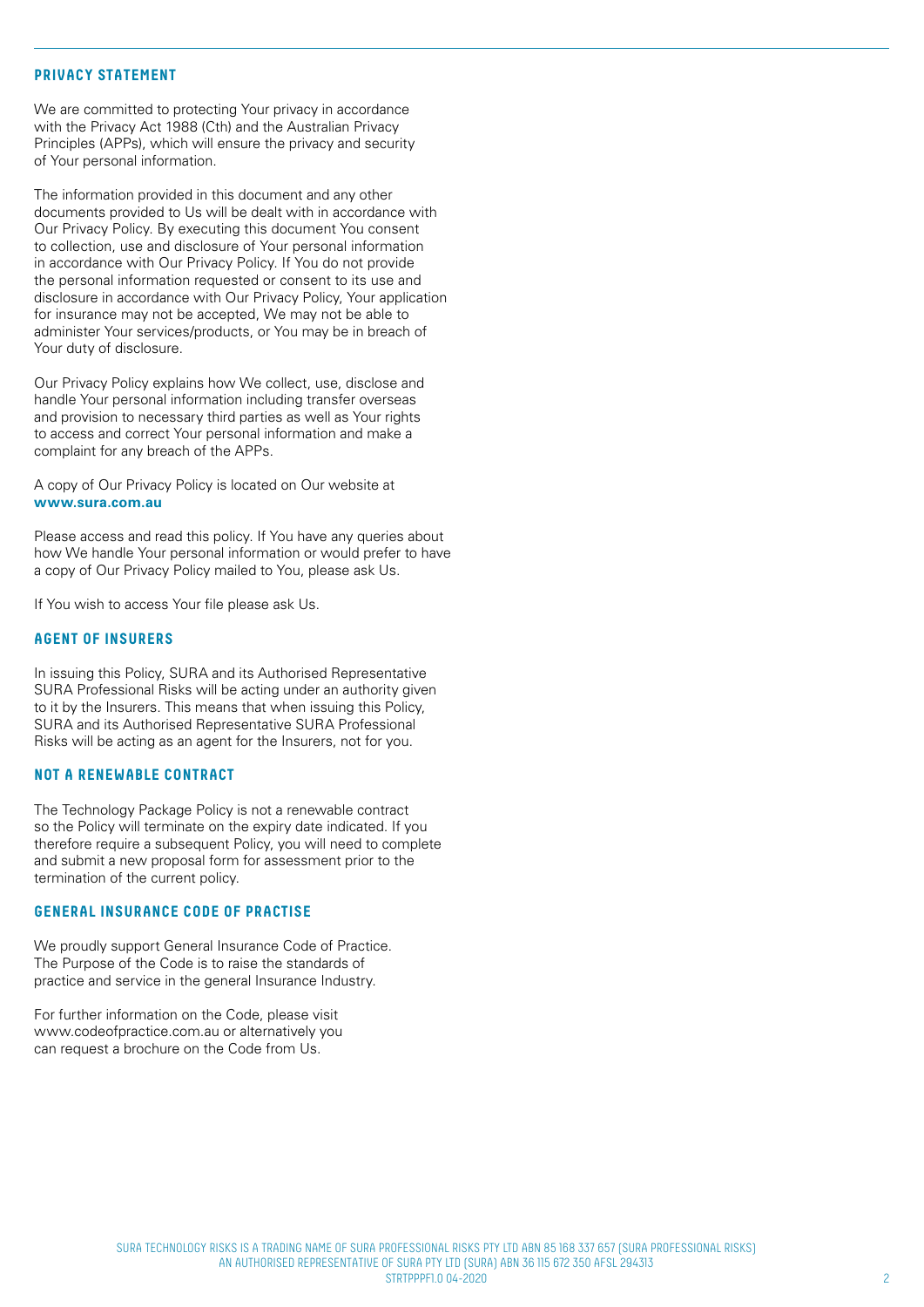| 1. APPLICANT DETAILS                                                                                  |                  |            |               |
|-------------------------------------------------------------------------------------------------------|------------------|------------|---------------|
| Company Name (Include names of all subsidiaries or affiliated companies to be insured)<br><b>NAME</b> | ABN              |            |               |
|                                                                                                       |                  |            |               |
|                                                                                                       |                  |            |               |
|                                                                                                       |                  |            |               |
|                                                                                                       |                  |            |               |
| 2. ADDRESS OF FIRM                                                                                    |                  |            |               |
| Address                                                                                               |                  | Postcode   |               |
| City                                                                                                  | Date Established |            |               |
| Email                                                                                                 | Website          |            |               |
|                                                                                                       |                  |            |               |
| 3. PLEASE PROVIDE A DESCRIPTION OF YOUR BUSINESS ACTIVITIES                                           |                  |            |               |
|                                                                                                       |                  |            |               |
|                                                                                                       |                  |            |               |
|                                                                                                       |                  |            |               |
| <b>4. PERIOD OF INSURANCE REQUIRED</b>                                                                |                  |            |               |
| Insurance required from<br>$\sqrt{2}$                                                                 | to<br>$\sqrt{2}$ | $\sqrt{2}$ |               |
| 5. PERCENTAGE BREAKDOWN OF REVENUE BY ACTIVITY                                                        |                  |            |               |
| HARDWARE                                                                                              |                  |            | $\frac{0}{0}$ |
| Sales of Own Products                                                                                 |                  |            |               |
| Sales of Third Party Products                                                                         |                  |            |               |
| SOFTWARE                                                                                              |                  |            | $\frac{0}{0}$ |
| Sales of own standard software                                                                        |                  |            |               |
| Sales of third party standard software                                                                |                  |            |               |
| Sales of own custom software                                                                          |                  |            |               |
| Sales of third party custom software                                                                  |                  |            |               |
| <b>IT-SERVICES</b>                                                                                    |                  |            | $\frac{0}{0}$ |
| Sales of consulting services                                                                          |                  |            |               |
| Sales of programming services                                                                         |                  |            |               |
| Sales of IT- administration and hosting                                                               |                  |            |               |
| Sales of system integration services                                                                  |                  |            |               |
| Sales of IT-Training                                                                                  |                  |            |               |
| Sales of implementation services                                                                      |                  |            |               |
| Sales of maintenance services                                                                         |                  |            |               |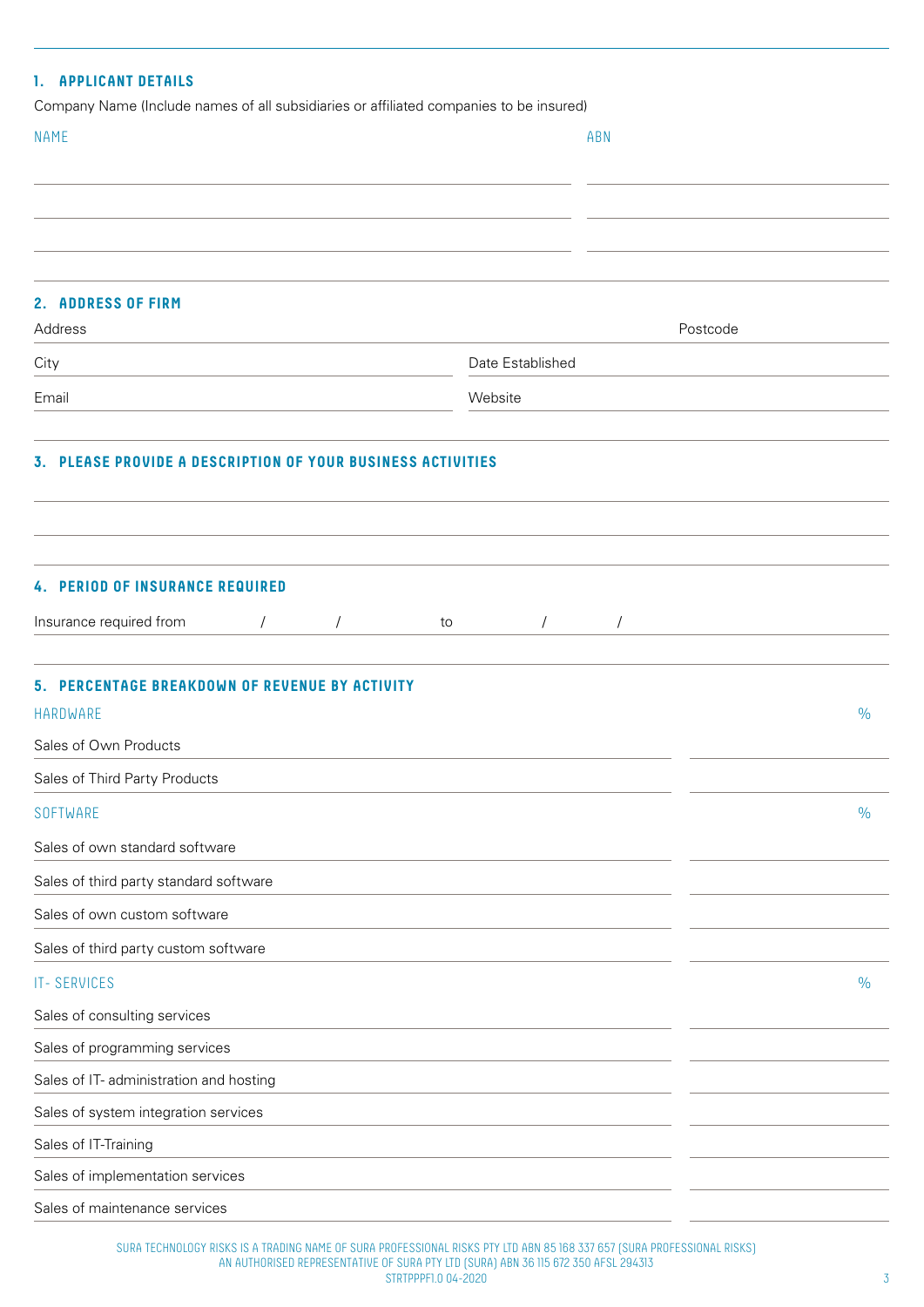### TELECOM %

Sales of phone services

Sales of internet services

Sales of network access (wholesale)

Other, please provide details

Total 100%

### **6. END USE OF YOUR PRODUCTS**

Is the end use of the products or service You provide involved in any of the following?

| Banking / Financial          |                                            |              | %        | Utilities    |                                       |                 | $\%$ |
|------------------------------|--------------------------------------------|--------------|----------|--------------|---------------------------------------|-----------------|------|
| Internet                     |                                            |              | $\%$     | IT-Security  |                                       |                 | $\%$ |
| Logistics                    |                                            |              | $\%$     | Aerospace    |                                       |                 | %    |
| Medical / Healthcare         |                                            |              | $\%$     |              | Military / Defence                    |                 | $\%$ |
|                              | Government / Local / State / Federal       |              | $\%$     |              | Manufacturing process control systems |                 | $\%$ |
| Please provide details       |                                            |              |          |              |                                       |                 |      |
|                              |                                            |              |          |              |                                       |                 |      |
|                              |                                            |              |          |              |                                       |                 |      |
|                              |                                            |              |          |              |                                       |                 |      |
|                              |                                            |              |          |              |                                       |                 |      |
|                              | 7. LIMITS OF INSURANCE REQUESTED           |              |          |              |                                       |                 |      |
| PROFESSIONAL INDEMNITY COVER |                                            |              |          |              |                                       |                 |      |
| $\vert$ \$1,000,000          | $\Box$ \$2,000,000                         | \$5,000,000  |          | \$10,000,000 | \$20,000,000                          | $\Box$ Other \$ |      |
|                              | CYBER LIABILITY (PLEASE COMPLETE ADDENDUM) |              |          |              |                                       |                 |      |
| \$250,000                    | \$500,000                                  | \$1,000,000  |          | \$2,000,000  | \$5,000,000                           | \$10,000,000    |      |
| Other \$                     |                                            |              |          |              |                                       |                 |      |
| <b>GENERAL LIABILITY</b>     |                                            |              |          |              |                                       |                 |      |
| \$5,000,000                  | \$10,000,000                               | \$20,000,000 | Other \$ |              |                                       |                 |      |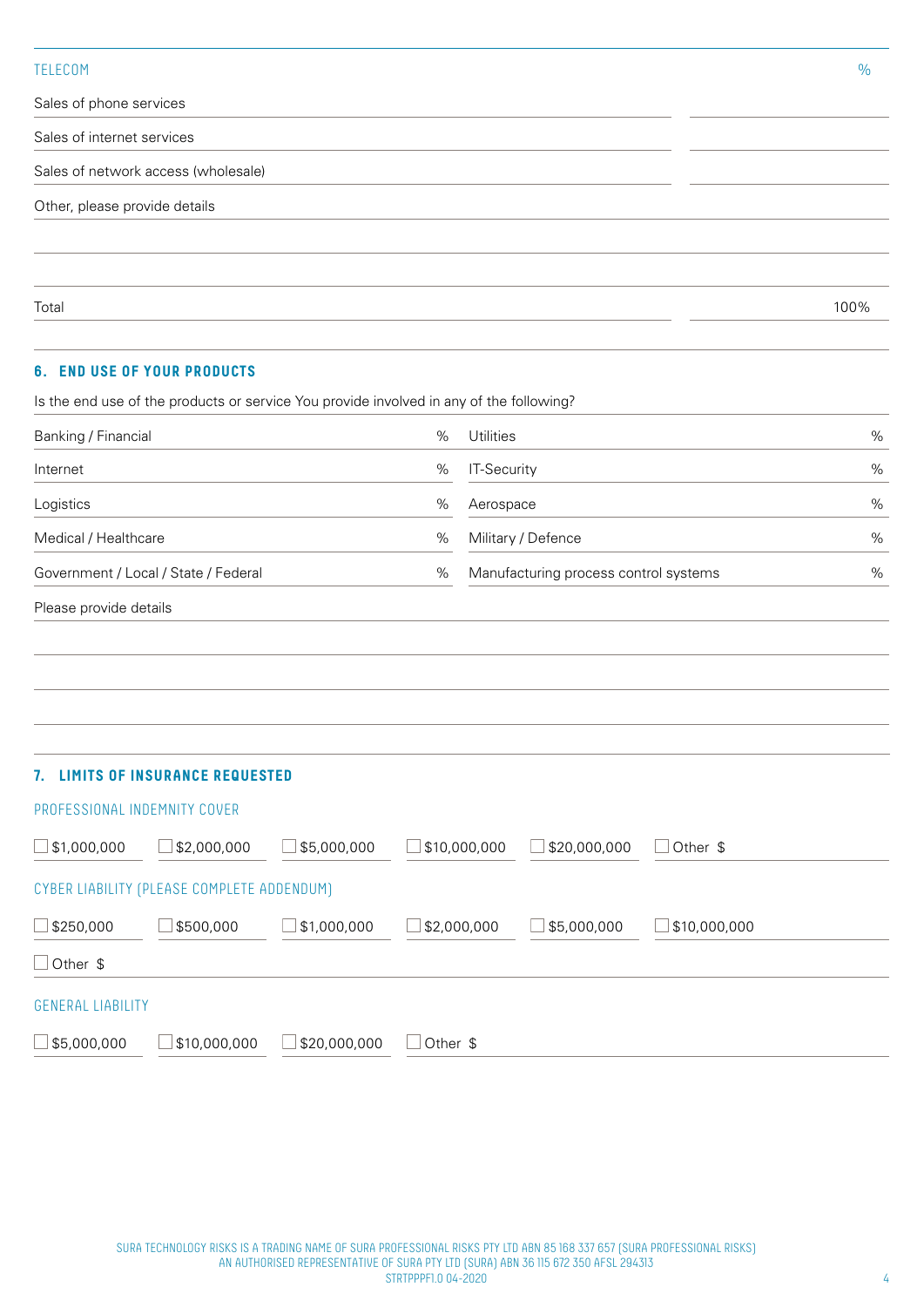| $\mathbf{a}$                                                           | <b>EXCESSES REQUESTED</b>                                 |         |                                      |          |  |  |  |  |  |
|------------------------------------------------------------------------|-----------------------------------------------------------|---------|--------------------------------------|----------|--|--|--|--|--|
|                                                                        | PROFESSIONAL INDEMNITY AND CYBER COVER - REQUESTED EXCESS |         |                                      |          |  |  |  |  |  |
| $\Box$ \$1,000                                                         | \$2,000                                                   | \$5,000 | \$10,000<br>$\overline{\phantom{a}}$ | Other \$ |  |  |  |  |  |
|                                                                        | PUBLIC LIABILITY - REQUESTED EXCESS                       |         |                                      |          |  |  |  |  |  |
| $\Box$ \$500                                                           | Other \$                                                  |         |                                      |          |  |  |  |  |  |
|                                                                        |                                                           |         |                                      |          |  |  |  |  |  |
| 9. GEOGRAPHICAL AREA IN WHICH YOU OPERATE                              |                                                           |         |                                      |          |  |  |  |  |  |
| $\sqcup$ Yes<br>Is the Business represented outside Australia?<br>  No |                                                           |         |                                      |          |  |  |  |  |  |
| If "Yes" please give details                                           |                                                           |         |                                      |          |  |  |  |  |  |

# **10. FINANCIAL INFORMATION**

What is Your Annual Turnover broken down by Territory?

|                         |                              |                                                                                                                                                  |           | <b>LAST YEAR</b> |    |                  | <b>CURRENT YEAR</b> |           |      |            | <b>NEXT YEAR</b> |     |   |
|-------------------------|------------------------------|--------------------------------------------------------------------------------------------------------------------------------------------------|-----------|------------------|----|------------------|---------------------|-----------|------|------------|------------------|-----|---|
| Australia & New Zealand |                              |                                                                                                                                                  | \$        |                  |    | \$               |                     |           | \$   |            |                  |     |   |
|                         | USA / Canada                 |                                                                                                                                                  |           | \$               |    |                  | \$                  |           |      | \$         | \$               |     |   |
|                         | Rest of the World            |                                                                                                                                                  |           | \$               |    |                  | \$                  |           |      |            |                  |     |   |
| Total                   |                              |                                                                                                                                                  |           | \$               |    |                  | \$                  |           |      | \$         |                  |     |   |
|                         |                              | Please provide a percentage breakdown of turnover by location:                                                                                   |           |                  |    |                  |                     |           |      |            |                  |     |   |
| <b>NSW</b>              | <b>VIC</b>                   | QLD                                                                                                                                              | <b>SA</b> |                  | WA | <b>TAS</b>       |                     | <b>NT</b> |      | <b>ACT</b> |                  | 0/S |   |
|                         | %                            | $\%$                                                                                                                                             | $\%$      | $\%$             |    | $\%$             | $\%$                |           | $\%$ |            | %                |     | % |
| 2.<br>3.<br>4.<br>5.    | Total number of employees    | Approx how many customers do You have?<br>Approx what % of turnover is derived from online sales?<br>Approx % of revenue paid to subcontractors? |           |                  |    |                  |                     |           |      |            |                  |     |   |
|                         | <b>11. CURRENT INSURANCE</b> |                                                                                                                                                  |           |                  |    |                  |                     |           |      |            |                  |     |   |
|                         |                              | Are You currently insured for Technology insurance?                                                                                              |           |                  |    |                  |                     |           |      |            | $\Box$ Yes       | ⊥No |   |
|                         | If Yes, please confirm:      |                                                                                                                                                  |           |                  |    |                  |                     |           |      |            |                  |     |   |
|                         | Name of Insurers             |                                                                                                                                                  |           |                  |    | Renewal Date     |                     |           |      |            |                  |     |   |
|                         | Limit of Indemnity \$        |                                                                                                                                                  |           |                  |    | Retroactive Date |                     |           |      |            |                  |     |   |
|                         | Premium \$                   |                                                                                                                                                  |           |                  |    | Excess \$        |                     |           |      |            |                  |     |   |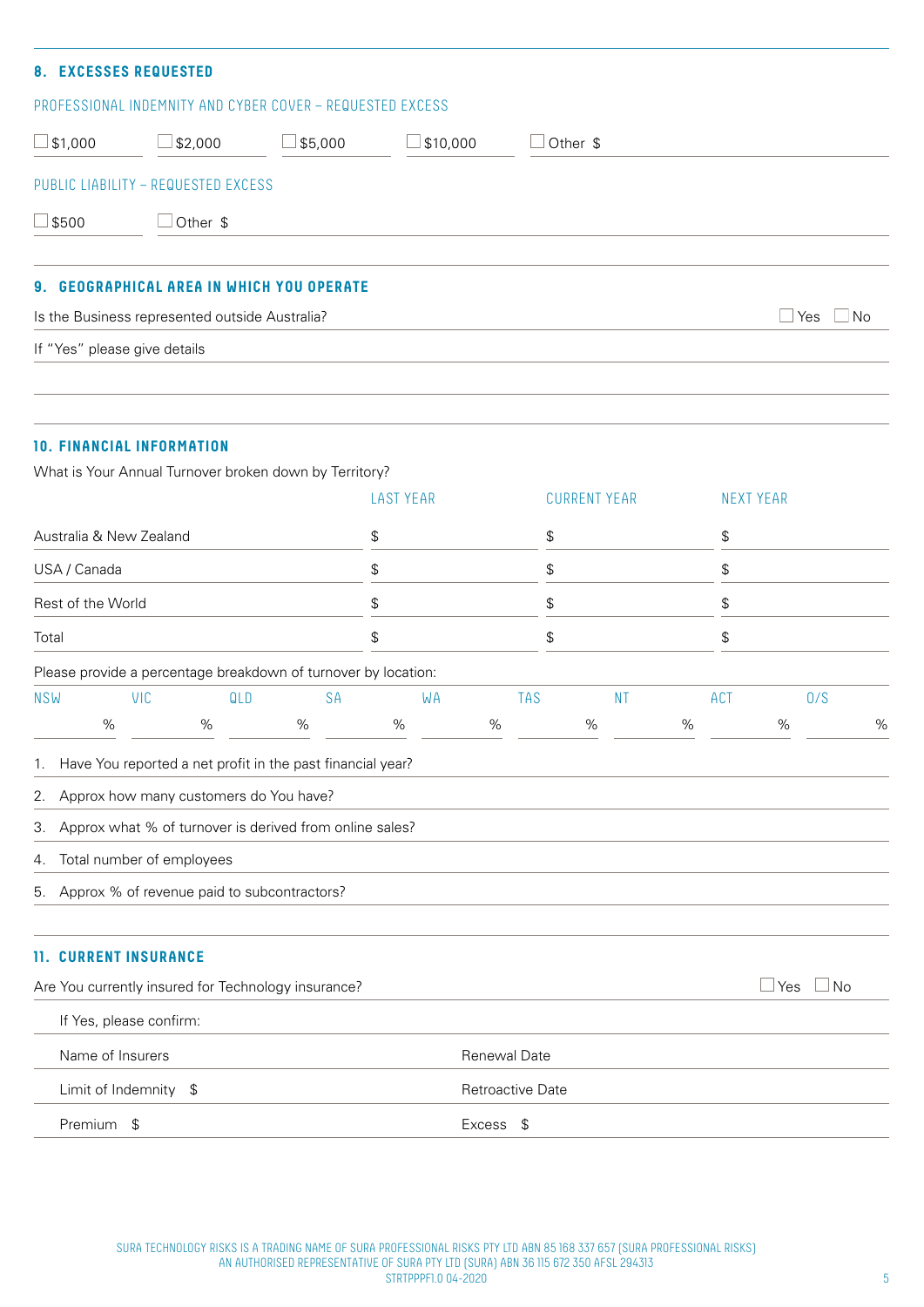# **12. DETAILS OF YOUR THREE LARGEST CONTRACTS (ONLY APPLICABLE FOR CONTRACTS OVER \$250K)**

| NAME OF CUSTOMER |                                                                                                                                                                      | <b>VALUE OF</b><br>CONTRACT | DEVELOPMENT<br>COSTS | LICENSE<br><b>FEES</b> | MAINTENANCE<br><b>COSTS</b> | <b>TYPE OF</b><br>PRODUCT 7<br><b>SERVICES</b> | <b>DURATION</b>      |           |
|------------------|----------------------------------------------------------------------------------------------------------------------------------------------------------------------|-----------------------------|----------------------|------------------------|-----------------------------|------------------------------------------------|----------------------|-----------|
|                  |                                                                                                                                                                      | \$                          | %                    | %                      | %                           |                                                |                      | Months    |
|                  |                                                                                                                                                                      | \$                          | %                    | $\%$                   | %                           |                                                |                      | Months    |
|                  |                                                                                                                                                                      | \$                          | $\%$                 | $\%$                   | $\%$                        |                                                |                      | Months    |
|                  | <b>13. CONTRACT TERMS</b>                                                                                                                                            |                             |                      |                        |                             |                                                |                      |           |
| 1.               | What is the value of Your largest contract?                                                                                                                          |                             |                      |                        |                             |                                                |                      |           |
| 2.               | What is the maximum contract length?                                                                                                                                 |                             |                      |                        |                             |                                                |                      |           |
| З.               | Do You always have a written contract in place with Your customers?                                                                                                  |                             |                      |                        |                             |                                                |                      |           |
| 4.               | How often do You use Your own standards and conditions of trade %                                                                                                    |                             |                      |                        |                             |                                                |                      |           |
| 5.               | Do the standard customer contract terms and conditions:                                                                                                              |                             |                      |                        |                             |                                                |                      |           |
|                  | Exclude Consequential / indirect losses?<br>а.                                                                                                                       |                             |                      |                        |                             |                                                | $\Box$ Yes           | No        |
|                  | Limit the Insureds liability to the contract value?<br>b.                                                                                                            |                             |                      |                        |                             |                                                | $\Box$ Yes           | $\Box$ No |
|                  | Limit the Insureds liability to a fixed amount?<br>C.                                                                                                                |                             |                      |                        |                             |                                                | $\Box$ Yes           | No        |
|                  | 6. What % of all customer contracts include a limitation of liability?                                                                                               |                             |                      |                        |                             |                                                |                      |           |
|                  | Who approves any deviation from Your standard terms and conditions of trade with Your customers?                                                                     |                             |                      |                        |                             |                                                |                      |           |
|                  |                                                                                                                                                                      |                             |                      |                        |                             |                                                |                      |           |
|                  | Are You able to confirm that:                                                                                                                                        |                             |                      |                        |                             |                                                |                      |           |
|                  | Contracts are always drafted by legal professionals or vetted by legal advisors?                                                                                     |                             |                      |                        |                             |                                                | ⊥ Yes                | No        |
|                  | 2. Written procedures or checklists are used for the professional services provided?                                                                                 |                             |                      |                        |                             |                                                | $\Box$ Yes $\Box$ No |           |
| 3.               | Contracts or terms of acceptance are evidenced in writing, specify the work to be undertaken<br>$\Box$ Yes<br>and the extent of the insureds responsibility?<br>⊿ No |                             |                      |                        |                             |                                                |                      |           |
| 4.               | Records are kept of all contracts, letters of engagement, client meetings and telephone calls?                                                                       |                             |                      |                        |                             |                                                | $\Box$ Yes           | $\Box$ No |
| 5.               | All variations from the initial scope of works are documented in writing, with client acceptance?                                                                    |                             |                      |                        |                             |                                                | $\Box$ Yes           | $\Box$ No |
| 6.               | Diary systems or other procedures are in operation to ensure that deadlines are met?                                                                                 |                             |                      |                        |                             |                                                | $\sqcup$ Yes         | ∟ No      |
| 7.               | Working papers are retained for at least 3 years?                                                                                                                    |                             |                      |                        |                             |                                                | $\Box$ Yes           | No        |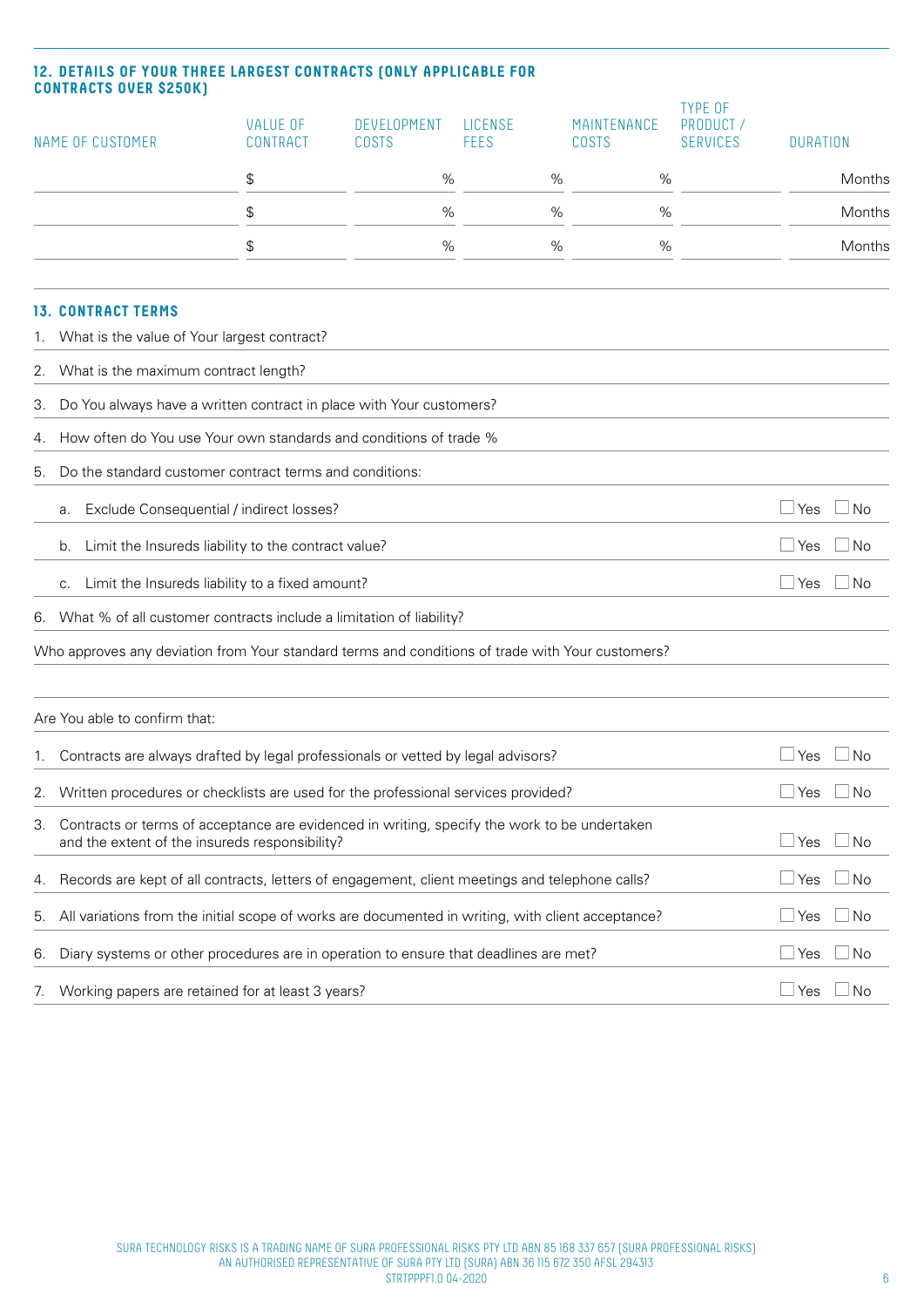|    |                                                                                                                  | <b>14. QUALITY CONTROLS AND SYSTEMS DEVELOPMENT PROCEDURES</b>                                                                                                       |                      |           |  |  |  |
|----|------------------------------------------------------------------------------------------------------------------|----------------------------------------------------------------------------------------------------------------------------------------------------------------------|----------------------|-----------|--|--|--|
| 1. |                                                                                                                  | Do You have written quality management systems or procedures in place?                                                                                               | Yes                  | No        |  |  |  |
| 2. |                                                                                                                  | Do You employ the following quality control procedures?                                                                                                              | Yes                  | No        |  |  |  |
|    | а.                                                                                                               | Provide at least two forms of product support                                                                                                                        | Yes                  | No        |  |  |  |
|    | b.                                                                                                               | Maintain a list of customers for follow up contact                                                                                                                   | Yes                  | No        |  |  |  |
|    | C.                                                                                                               | Maintain logs on problems and downtime                                                                                                                               | Yes                  | No        |  |  |  |
|    | If You manufacture or You have a third party manufacture on your behalf, please complete the following question: |                                                                                                                                                                      |                      |           |  |  |  |
| З. |                                                                                                                  | Do You or a third party manufacturing on Your behalf, have quality control procedures in<br>place such as:                                                           |                      |           |  |  |  |
|    | а.                                                                                                               | Formalised, written quality control plans                                                                                                                            | Yes                  | No        |  |  |  |
|    | b.                                                                                                               | Production design sign off acceptance and sign off procedures for statements of work<br>or contracts                                                                 | ⊿ Yes                | No        |  |  |  |
|    | С.                                                                                                               | Prototype development protocols                                                                                                                                      | ⊿ Yes                | No        |  |  |  |
|    | d.                                                                                                               | Batch testing                                                                                                                                                        | ⊿ Yes                | No        |  |  |  |
|    |                                                                                                                  |                                                                                                                                                                      |                      |           |  |  |  |
|    |                                                                                                                  | <b>15. RISK MANAGEMENT</b>                                                                                                                                           |                      |           |  |  |  |
| 1. |                                                                                                                  | Is there is Disaster Recovery Plan in Place?                                                                                                                         | Yes                  | No        |  |  |  |
| 2. |                                                                                                                  | Do You maintain a backup copy of the current data or program away from the premises?                                                                                 | Yes                  | No        |  |  |  |
| 3. |                                                                                                                  | Do You maintain weekly full system back up of Data away from the premises?                                                                                           | <b>Yes</b>           | No        |  |  |  |
|    |                                                                                                                  | <b>16. INTELLECTUAL PROPERTY</b>                                                                                                                                     |                      |           |  |  |  |
|    |                                                                                                                  | Do You always consult with intellectual property lawyers before You release new products?                                                                            | $\Box$ Yes $\Box$ No |           |  |  |  |
|    |                                                                                                                  | Do You hold any patent or any patent application pending?                                                                                                            | ⊥Yes                 | l No      |  |  |  |
|    |                                                                                                                  | What percentage of Your revenue is derived from products that are:                                                                                                   |                      |           |  |  |  |
|    |                                                                                                                  | 1 year old or less                                                                                                                                                   |                      | $\%$      |  |  |  |
|    |                                                                                                                  | 1-3 years old                                                                                                                                                        |                      | %         |  |  |  |
|    |                                                                                                                  | 3 years old or more                                                                                                                                                  |                      | %         |  |  |  |
|    |                                                                                                                  | 17. CLAIMS                                                                                                                                                           |                      |           |  |  |  |
|    |                                                                                                                  | Are You aware of any of the following?                                                                                                                               |                      |           |  |  |  |
| 1. |                                                                                                                  | During the last 5 years, any claim, complaint or incident, whether insured or not, in respect of any<br>risks to which this application for insurance relates?       | $\sqcup$ Yes         | No        |  |  |  |
| 2. |                                                                                                                  | Any situation where any application for similar insurance made by You or on Your behalf was<br>declined, refused renewal or cancelled at the choice for the insurer? | ⊥Yes                 | <b>No</b> |  |  |  |
|    |                                                                                                                  | If yes, to either of the above, please provide full details below:                                                                                                   |                      |           |  |  |  |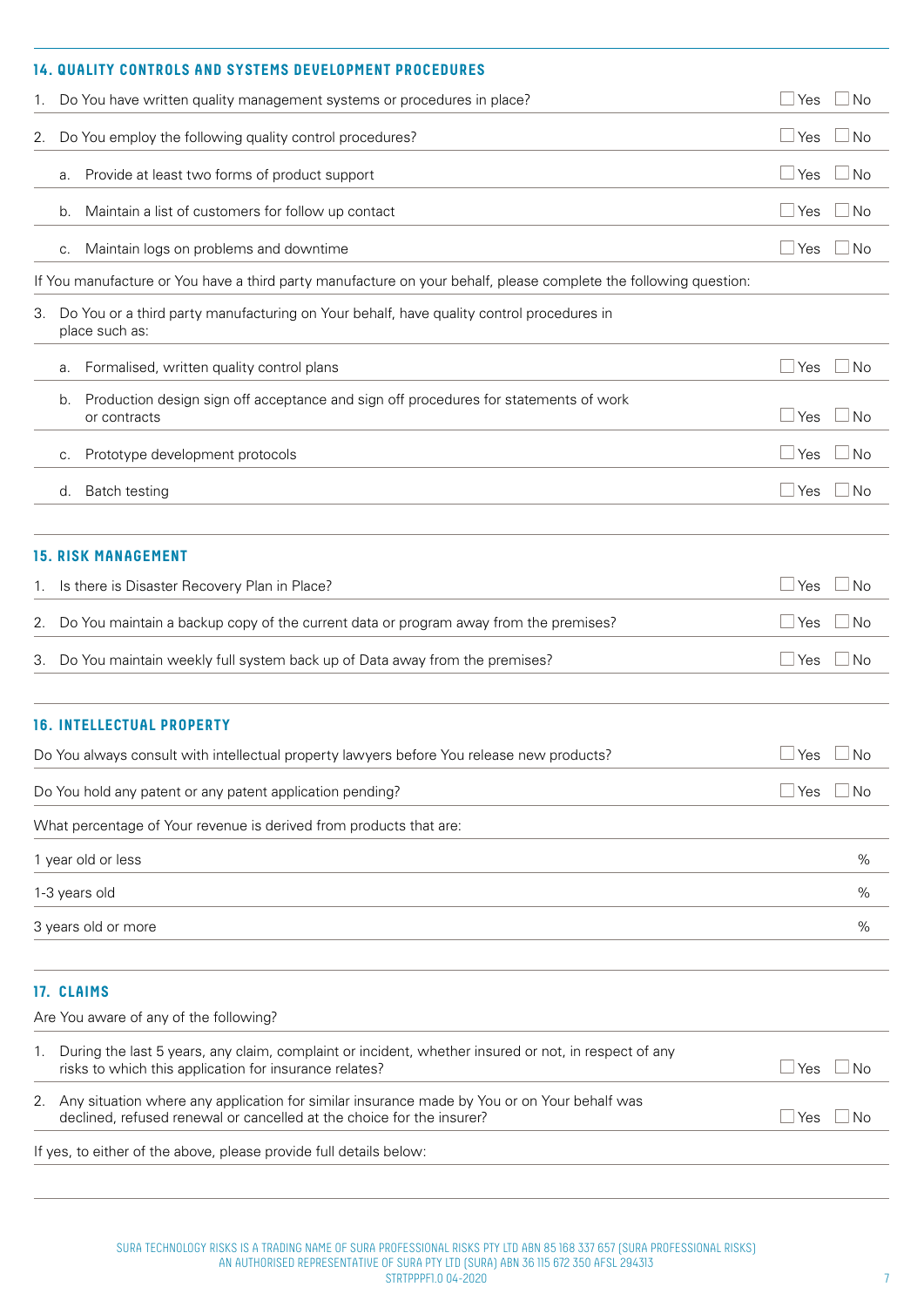# DECLARATION

This Declaration must be signed by the intending insured as the Proposer(s). If the intending insured is a Company, Partnership or other business venture or involves more than one person or entity, then the person signing this declaration must be authorised to sign on behalf of all persons / entities identified as the intending insured(s).

Before completing this document, I/We have read and understood the information herein, including the Important Notices.

I/We declare that the statements and particulars contained in this Technology Insurance Proposal Form are true and complete and that I/we have not misstated or suppressed any material facts.

I/We understand that the insurer is relying on information supplied herein to decide whether or not to accept or reject this risk and that no material information has been knowingly withheld.

I/We acknowledge that by submitting this completed Application I/We consent that the insurer may use and disclose my/our personal information in accordance with the "Privacy Statement" at the beginning of this Addendum. This consent remains valid until I/We alter or revoke it by written notice. I/We also undertake to advise any changes to my/our personal information.

| <b>NAME OF FIRM:</b>       |                                                                                             |
|----------------------------|---------------------------------------------------------------------------------------------|
| <b>SIGNATURE:</b>          | (This Proposal is to be signed by a Principal, Partner or Director of the Proposed Insured) |
| <b>TITLE OF SIGNATORY:</b> |                                                                                             |
| <b>FULL NAME:</b>          |                                                                                             |
| DATE:                      |                                                                                             |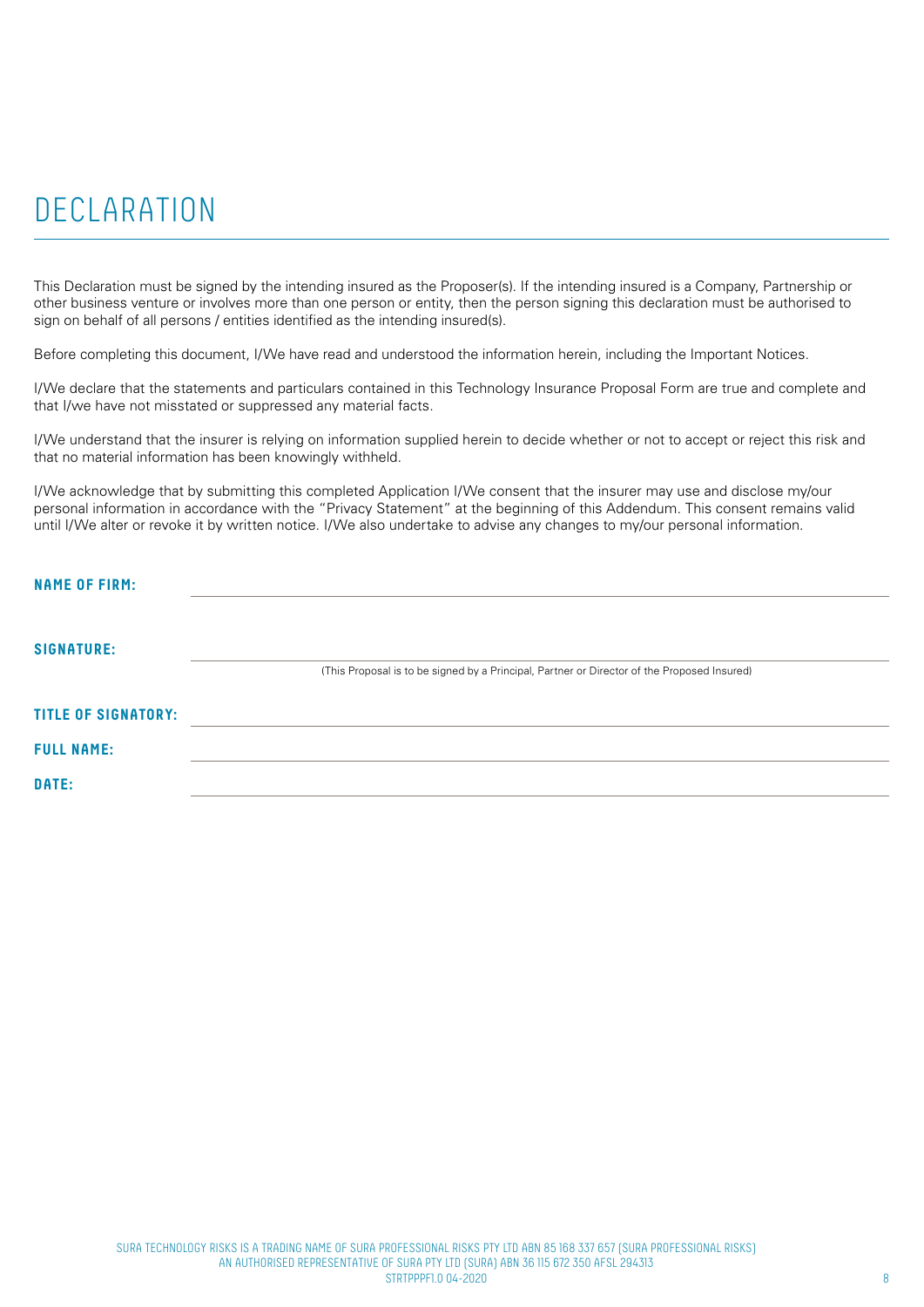# CYBER ADDENDUM

# **1. PLEASE IDENTIFY THE NATURE OF ANY SENSITIVE INFORMATION THAT IS STORED IN RESPECT OF YOUR CONSUMER CLIENTS**

| Personal Data                                                                                                                                                                         | Yes        | ∣No                         |
|---------------------------------------------------------------------------------------------------------------------------------------------------------------------------------------|------------|-----------------------------|
| 2. Sensitive Personal Data e.g. racial or ethnic origin, political opinions, religious beliefs,<br>trade union membership, sex life, details of any criminal offence, medical records | l Yes      | $\overline{\phantom{a}}$ No |
| 3. Financial Information                                                                                                                                                              | l Yes      | $\vert$ $\vert$ No          |
| 4. Driver Licence Numbers                                                                                                                                                             | $Yes$ $No$ |                             |
| 5. Tax File Number                                                                                                                                                                    | Yes        | ∣No                         |

# **2. PLEASE ESTIMATE THE NUMBER OF UNIQUE CONSUMER RECORDS THAT YOU STORE**

### **3. MANAGEMENT CONTROL**

| 1. | Do You have a Data Protection Officer or someone with overall responsibility for data security<br>and compliance with privacy regulations? | <b>Yes</b><br>∣No  |
|----|--------------------------------------------------------------------------------------------------------------------------------------------|--------------------|
|    | a. If yes, are they independent of senior management                                                                                       | ⊥ Yes<br>No        |
|    | 2. Do You train employees in privacy and security related matters?                                                                         | ⊧∃Yes<br>l No      |
|    | 3. Do You restrict user access to sensitive data based upon job function?                                                                  | l Yes<br>∣No       |
|    | 4. Do You terminate user access rights as part of your employee exit process?                                                              | ⊥ Yes<br>∣ No      |
|    | 5. Do You require passwords to be at least 8 characters long with a mixture of alpha,<br>numeric and other characters?                     | <b>Yes</b><br>l No |
|    | 6. Do You enforce password changes on users on at least a quarterly basis?                                                                 | Yes                |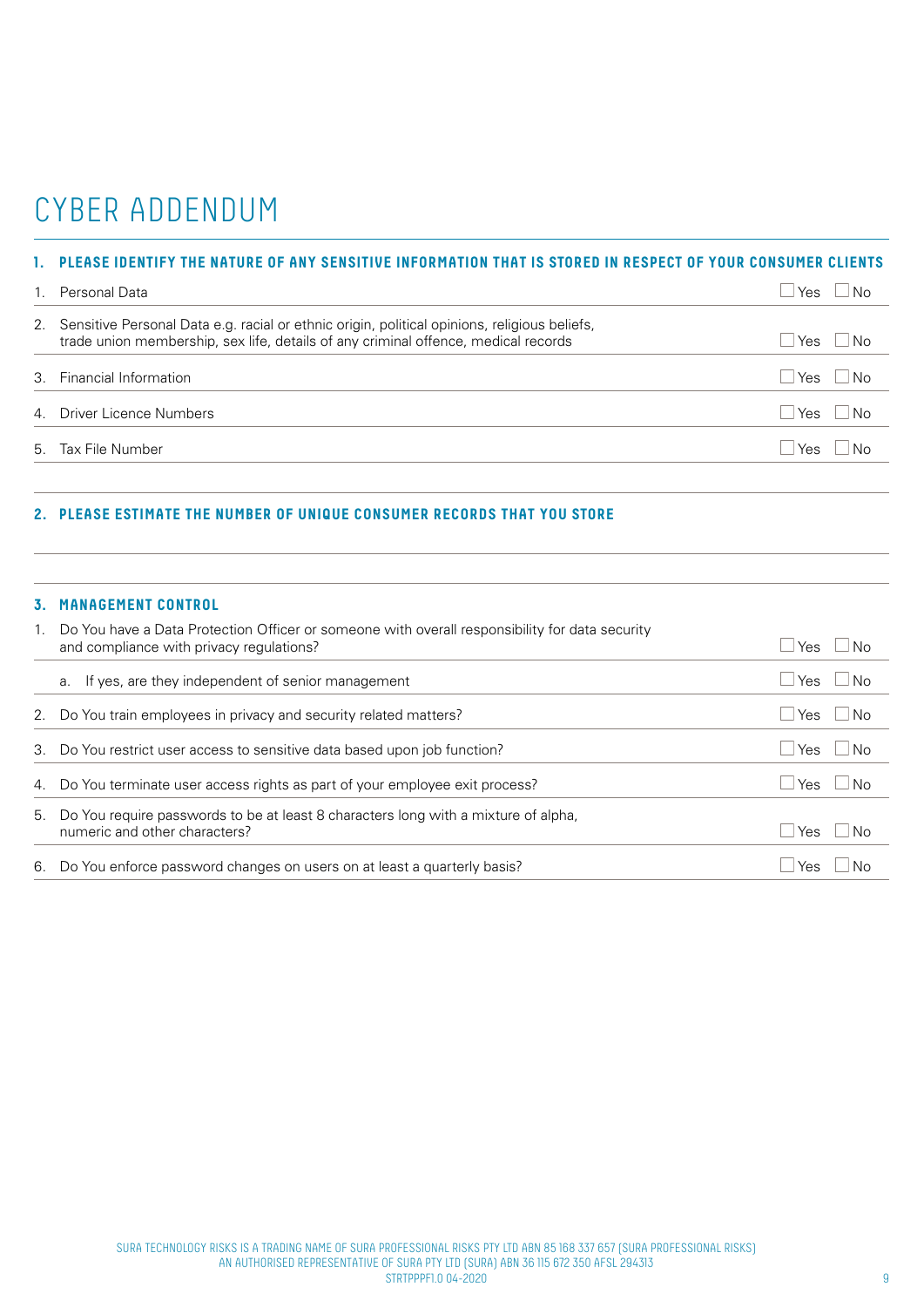# **4. SYSTEM SECURITY**

|    | 1. Do You have firewalls in place at all external connection points?                    |                           |  |  |  |  |  |
|----|-----------------------------------------------------------------------------------------|---------------------------|--|--|--|--|--|
|    | 2. Do You run anti-virus on your network?                                               | $\Box$ Yes<br>$\Box$ No   |  |  |  |  |  |
|    | 3. Do You enforce a frequent software update / patching process?                        | $\Box$ No<br>$\sqcup$ Yes |  |  |  |  |  |
|    | 4. Do You have Intrusion Detection Software in place?                                   | $\Box$ No<br>$\sqcup$ Yes |  |  |  |  |  |
|    | If yes, is there a process to review intrusion logs and escalate critical alerts?<br>a. | $\Box$ No<br>⊿ Yes        |  |  |  |  |  |
|    | 5. Do You permit remote access to Your network?                                         | $\Box$ Yes<br>$\Box$ No   |  |  |  |  |  |
|    | If yes, is this protected by multi-factor authentication?<br>a.                         | $\Box$ No<br>l Yes        |  |  |  |  |  |
|    | 6. Do You allow Bring Your Own Device (BYOD)?                                           | $\Box$ No<br>⊥ Yes        |  |  |  |  |  |
|    | If yes, do You have a policy to govern BYOD usage and controls?<br>a.                   | $\Box$ No<br>l Yes        |  |  |  |  |  |
| 7. | Do You conduct vulnerability assessments / penetration tests?                           | l Yes<br>No               |  |  |  |  |  |
|    | a. If yes, do You remediate identified critical deficiencies?                           | <b>No</b><br>Yes          |  |  |  |  |  |
| 8. | When was the last vulnerability assessment / penetration test performed?                |                           |  |  |  |  |  |

### **5. HANDLING SENSITIVE DATE**

|    | Do You classify or categorise data relative to its sensitivity?                       | Yes          | No        |
|----|---------------------------------------------------------------------------------------|--------------|-----------|
|    | 2. Do You encrypt personal data whilst it is at rest?                                 | $\sqcup$ Yes | <b>No</b> |
|    | 3. Do You encrypt personal data when it is sent outside of Your network (in transit)? | $\sqcup$ Yes | $\Box$ No |
| 4  | Do You store personal data on any mobile device, including back-up media?             | Yes          | $\Box$ No |
|    | 5. If yes, is such personal data encrypted?                                           | l Yes        | -No       |
| 6. | <b>INCIDENT RESPONSE AND MANAGEMENT</b>                                               |              |           |
|    | 1. Do You maintain a list of all critical systems?                                    | Yes          | N∩        |

| 2. | Do You regularly back-up all sensitive / critical data?                                                                                                            | - I No<br>Yes                        |  |                    |  |  |
|----|--------------------------------------------------------------------------------------------------------------------------------------------------------------------|--------------------------------------|--|--------------------|--|--|
| 3. | Do such back-ups include histories of logged security events?                                                                                                      |                                      |  |                    |  |  |
| 4. | Are such back-ups stored on media which is disconnected from your network once the<br>back-up process is complete and stored off-site or in a fire resistant safe? | l Yes<br>$\Box$ No                   |  |                    |  |  |
| 5. | Do You have a Cyber Incident Response Plan?                                                                                                                        | $\overline{\phantom{1}}$ No<br>l Yes |  |                    |  |  |
| 6. | Do You have a Business Continuity Plan?                                                                                                                            |                                      |  | $\Box$ No<br>l Yes |  |  |
| 7. | Do You have a Disaster Recovery Plan                                                                                                                               | - I No<br>l Yes                      |  |                    |  |  |
| 8. | How long does it take to restore Your critical revenue generating systems following a network outage?                                                              |                                      |  |                    |  |  |
|    | Between 8 and 12 hours<br>ess than 8 hours<br>Between 12 and 24 hours<br>More than 24 hours                                                                        |                                      |  |                    |  |  |

SURA TECHNOLOGY RISKS IS A TRADING NAME OF SURA PROFESSIONAL RISKS PTY LTD ABN 85 168 337 657 (SURA PROFESSIONAL RISKS) AN AUTHORISED REPRESENTATIVE OF SURA PTY LTD (SURA) ABN 36 115 672 350 AFSL 294313 STRTPPPF1.0 04-2020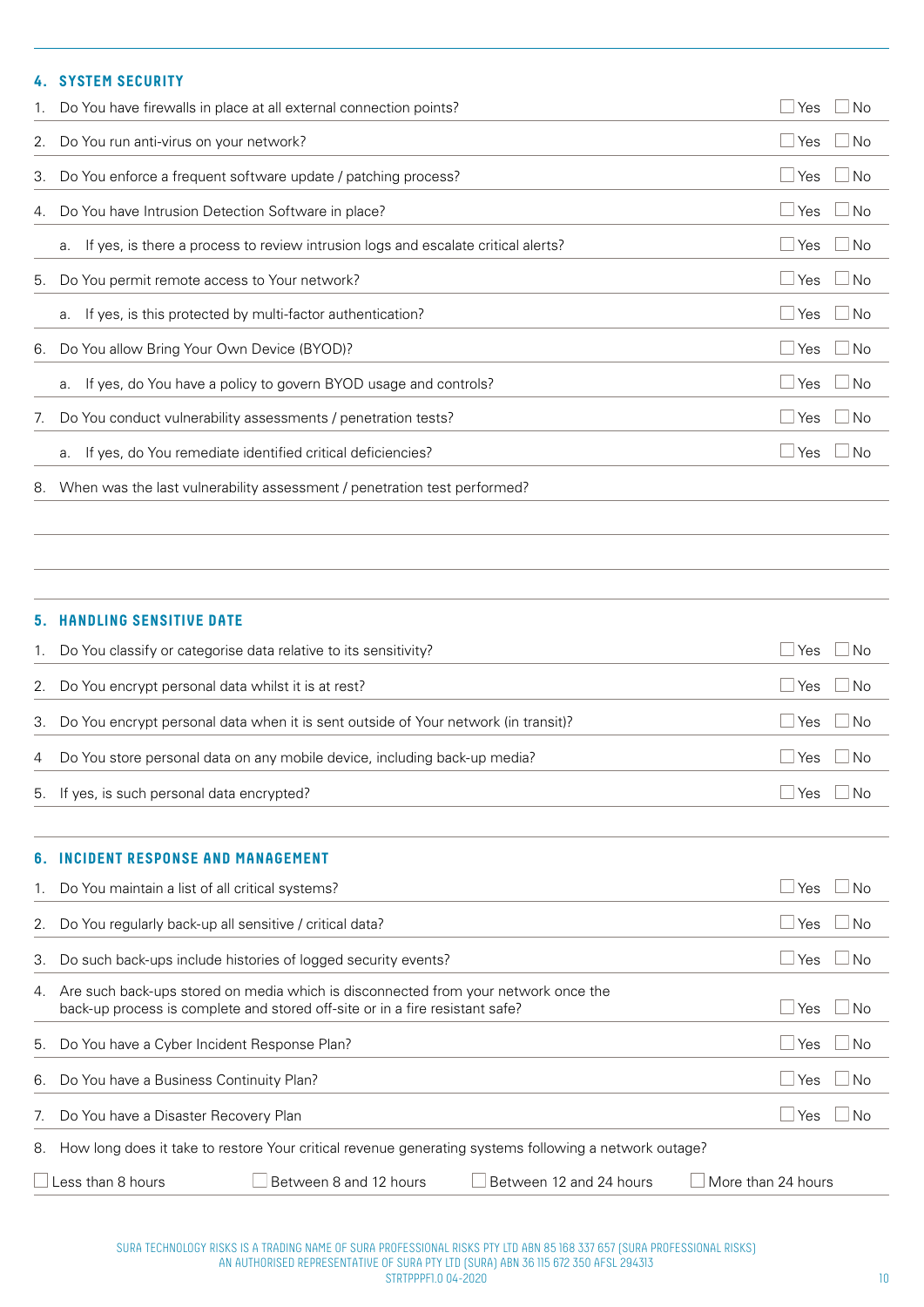# **7. SUPPLIER MANAGEMENT**

| 1. | Do You have a list of all key suppliers?                                                                                                                                                      | ⊥Yes         | No        |
|----|-----------------------------------------------------------------------------------------------------------------------------------------------------------------------------------------------|--------------|-----------|
| 2. | Do You have contracts in place with all key suppliers?                                                                                                                                        | $\Box$ Yes   | <b>No</b> |
|    | If yes, do You always seek a contractual indemnity from these suppliers<br>а.<br>for breaches of security or privacy, whether You are successful or not?                                      | $\sqcup$ Yes | <b>No</b> |
| З. | Are all suppliers required to comply with Your security policy?                                                                                                                               | $\sqcup$ Yes | <b>No</b> |
| 4. | Do You audit suppliers to ensure their compliance with Your security policy?                                                                                                                  | $\Box$ Yes   | No        |
| 5. | Do You monitor supplier access to Your network?                                                                                                                                               | $\Box$ Yes   | No        |
|    | 6. Do You have a procedure in place to manage the termination of supplier contracts?                                                                                                          | $\Box$ Yes   | <b>No</b> |
|    | 8. PAYMENT CARD INDUSTRY (PCI)                                                                                                                                                                |              |           |
| 1. | Do You accept credit or debit card payments?                                                                                                                                                  | $\sqcup$ Yes | <b>No</b> |
| 2. | What PCI merchant level are You?                                                                                                                                                              |              |           |
| З. | Are You compliant with PCI Data Security Standards (PCI DSS) as of the date of this application form?                                                                                         | Yes          | <b>No</b> |
| 4. | Do you utilise the services of an external payment processor?                                                                                                                                 | ⊿ Yes        | No        |
|    | If yes, have they provided you with evidence of their compliance with PCI DSS?<br>а.                                                                                                          | ⊥Yes         | <b>No</b> |
| 9. | <b>SOCIAL ENGINEERING FRAUD</b>                                                                                                                                                               |              |           |
| 1. | Do employees receive anti-fraud training including but not limited to detection of impersonation<br>fraud or phishing scams?                                                                  | $\Box$ Yes   | <b>No</b> |
| 2. | Do You verify any requests to transfer funds or change bank details, made by third party,<br>by calling back the third party using contact details previously provided?                       | $\Box$ Yes   | No        |
| З. | Do You verify any request to transfer funds made by an employee, officer or owners by calling<br>back the employee, officer or owner at the telephone number listed in the company directory? | ⊥Yes         | <b>No</b> |
| 4. | Have You had any previous losses in respect to impersonation fraud / social engineering in<br>the past five years?                                                                            | l Yes        | <b>No</b> |
|    | <b>10. MULTIMEDIA LIABILITY:</b>                                                                                                                                                              |              |           |
| 1. | Do you review content prior to publishing via any media<br>(including website, social networking or printed literature)?                                                                      | Yes          | <b>No</b> |
| 2. | Do such reviews include:                                                                                                                                                                      |              |           |
|    | ] No<br>Infringement of Copyright<br>$\sqcup$ Yes<br><b>No</b><br>Libel or slander<br>Yes                                                                                                     |              |           |
|    | $\exists$ No<br>Infringement of Trademark<br>$\sqcup$ Yes<br>  No<br>Invasion of privacy<br>$\sqcup$ Yes                                                                                      |              |           |
| 3. | Are these reviews conducted by a qualified lawyer?                                                                                                                                            | Yes          | No        |
| 4. | Does your website include third party content?                                                                                                                                                | Yes          | - I No    |
| 5. | Does this third party content include streaming video or music?                                                                                                                               | Yes          | ⊿ No      |
| 6. | Do you have procedures in place to secure rights for using any third party content?                                                                                                           | Yes          | <b>No</b> |
| 7. | Do you monitor third party content for offensive, infringing or other undesirable material?                                                                                                   | Yes          | No        |
| 8. | Do you retain the right to remove any such third party content that violates your acceptable terms of use?                                                                                    | $\Box$ Yes   | $\Box$ No |
|    | SURA TECHNOLOGY RISKS IS A TRADING NAME OF SURA PROFESSIONAL RISKS PTY LTD ABN 85 168 337 657 (SURA PROFESSIONAL RISKS)                                                                       |              |           |

AN AUTHORISED REPRESENTATIVE OF SURA PTY LTD (SURA) ABN 36 115 672 350 AFSL 294313